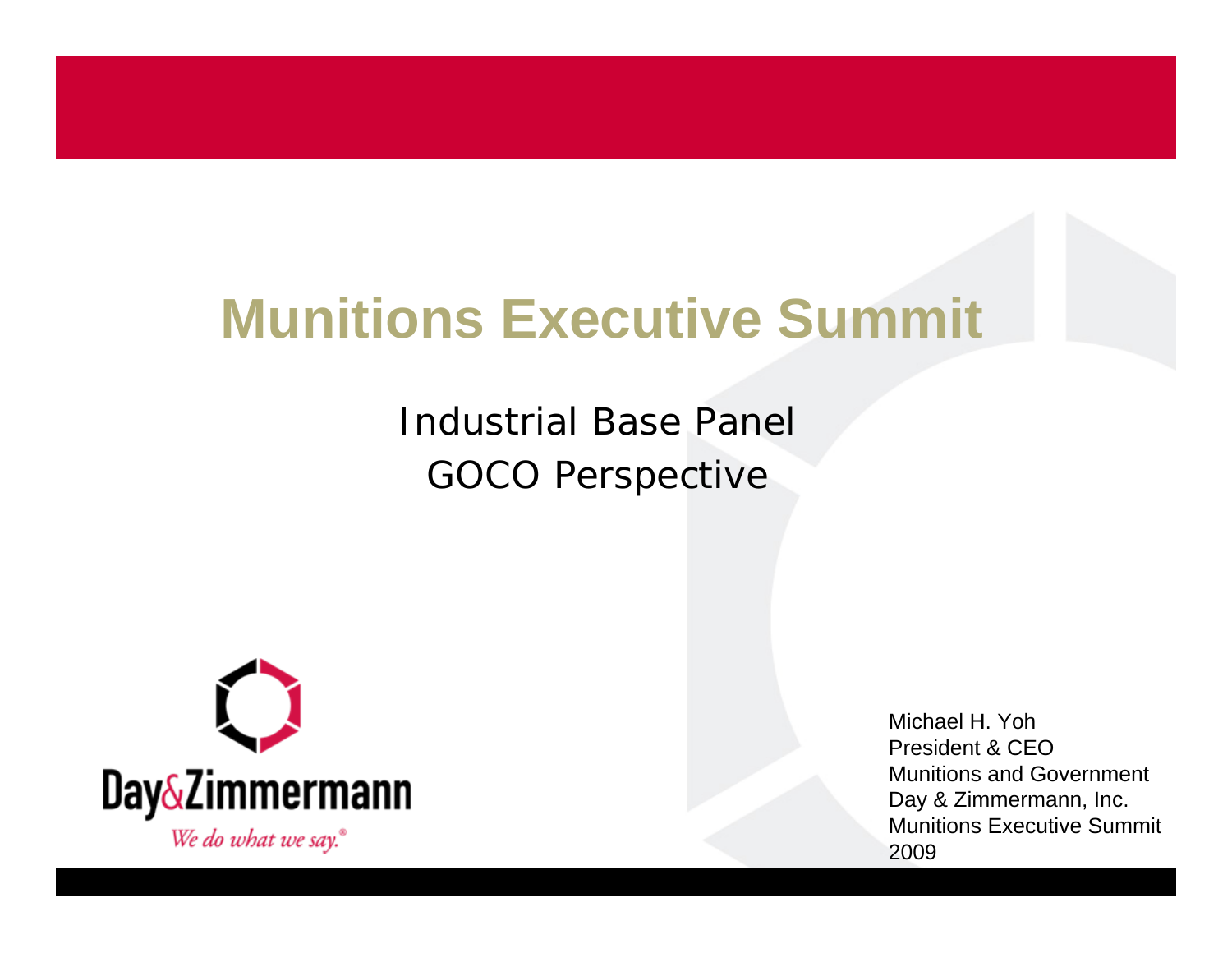## Day & Zimmermann

- Government Owned Contractor Operated
	- **WWII** Designed, built and operated the Iowa Army Ammunition Plant
	- **1951** Received the operating contract for the Lone Star Army Ammunition Plant
	- **1970** Received the operating contract for the Kansas Army Ammunition Plant
	- **1981** Received the operating contract for the Hawthorne Army Depot
	- **1998** Acquired Mason and Hanger
		- 50% of American Ordnance JV that operates the Iowa and Milan Army Ammunition Plants
		- Operating contract for the Newport Chemical Depot
	- **2007** Acquired the other 50% of American Ordnance

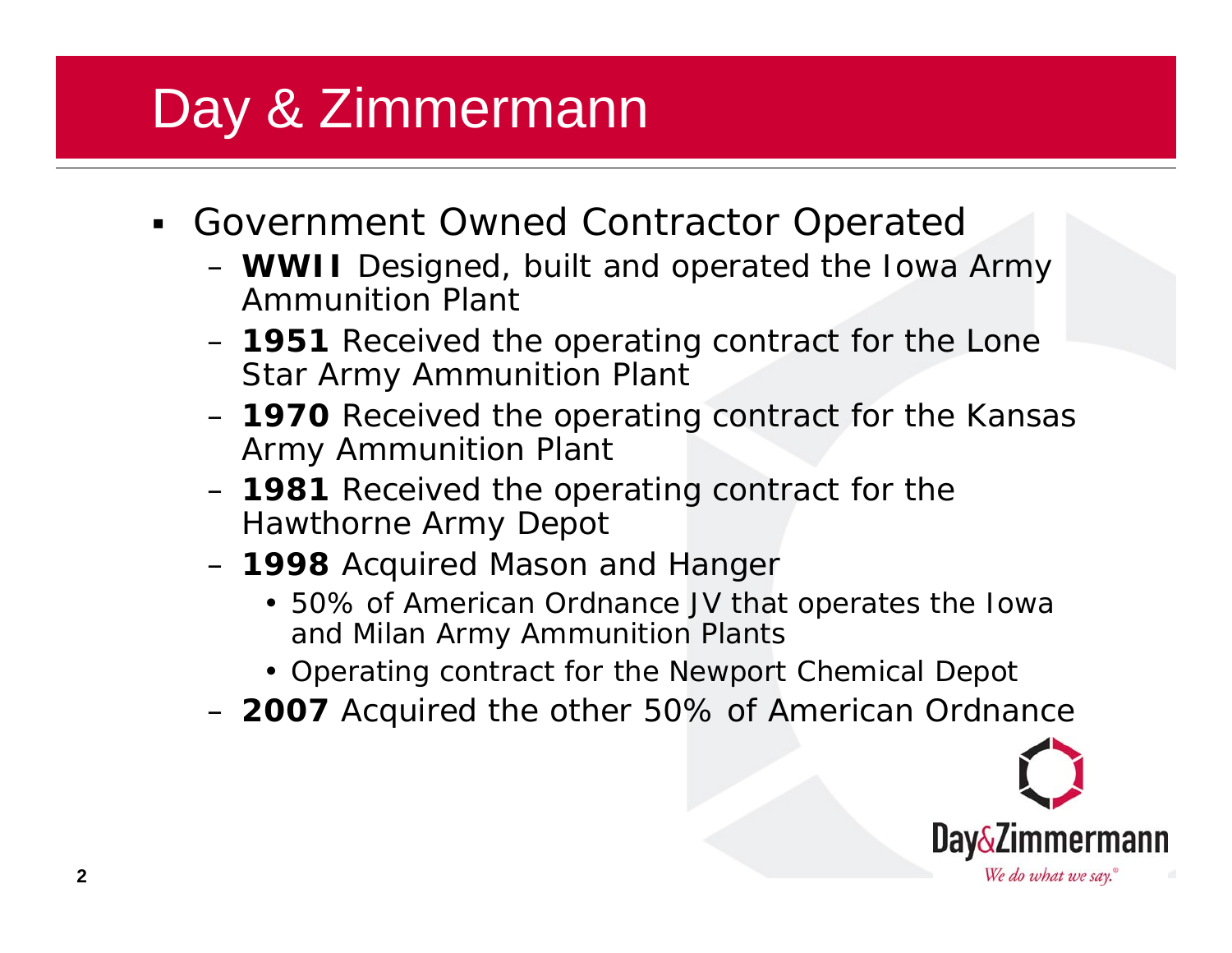#### Day & Zimmermann

**- Happy to say we have been successful** in all competitions

#### So this part of the Ammo Base is working perfectly!!

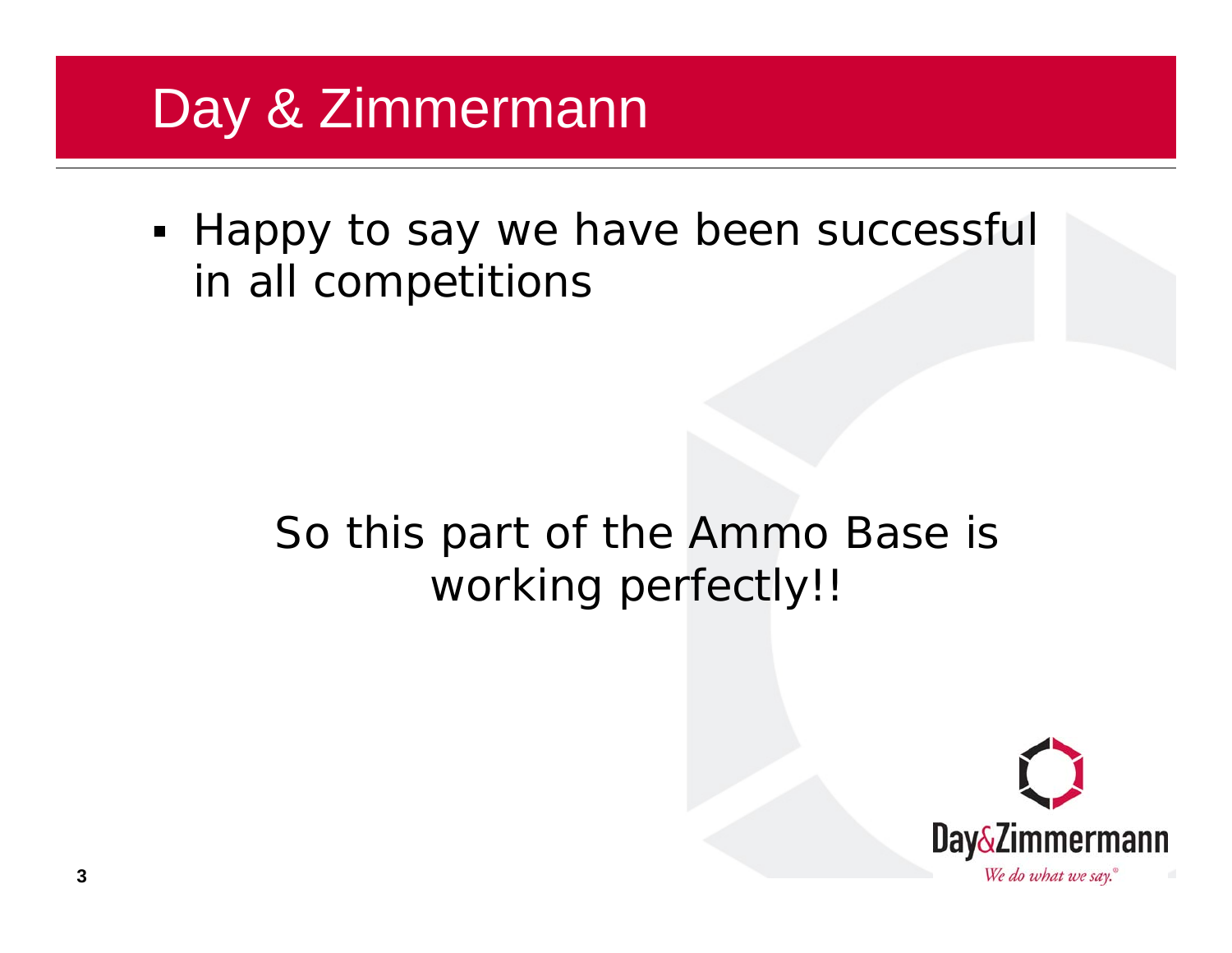### What is the Ammo Base doing right

**First and Foremost**

 We are meeting the Services' requirements for High Quality, Effective Munitions that are Delivered On Time.

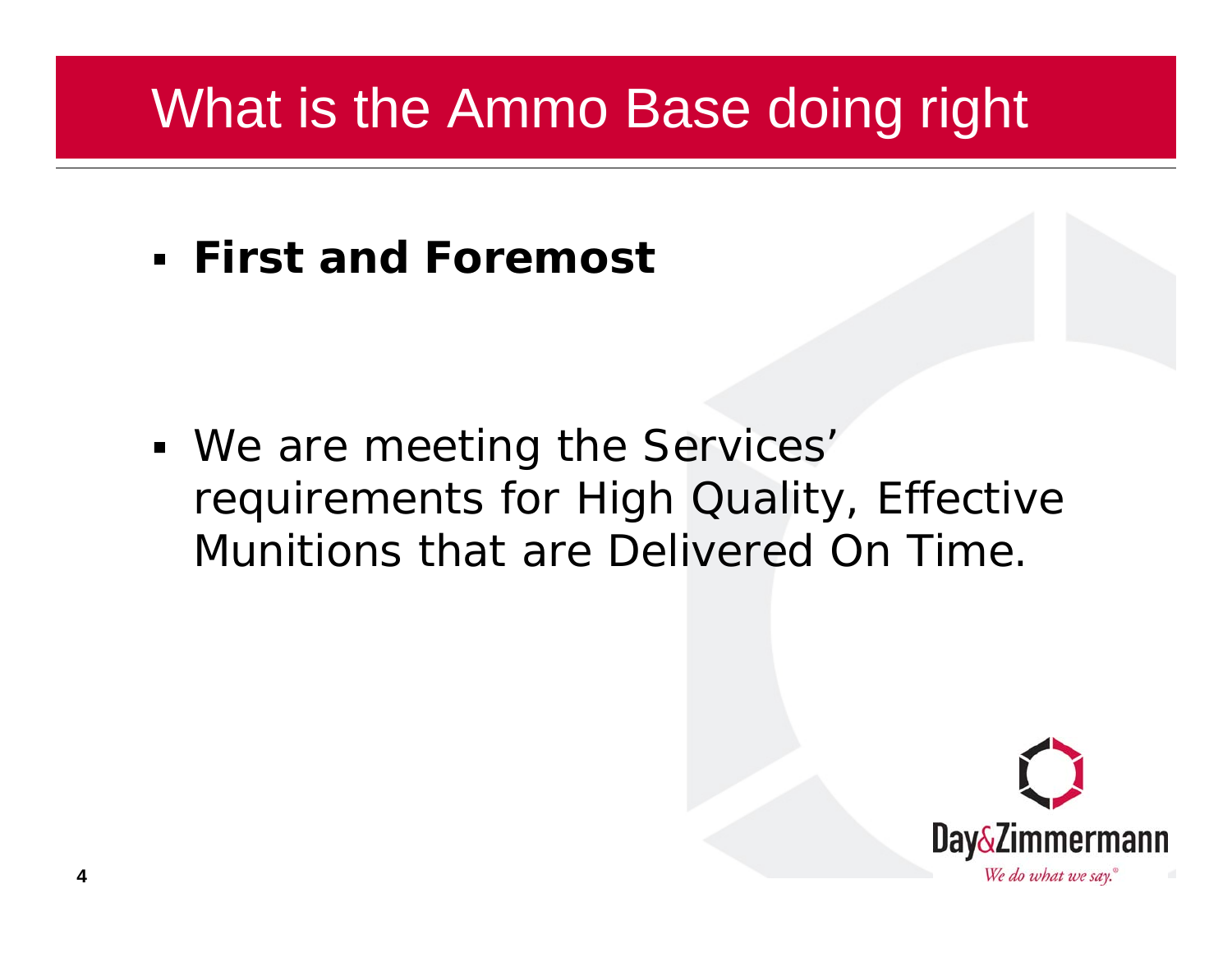# What is the Ammo Base doing right

- **Adapting to a significantly reduced** supplier base
	- Developing and qualifying new sources
	- Standing up new capabilities internally
- Utilizing new and enhanced technologies
	- Qualifying new materials and processes
	- Qualifying, incorporating and expanding the use of new technologies such as
		- Improved digital x-ray systems
		- Enhanced vision systems

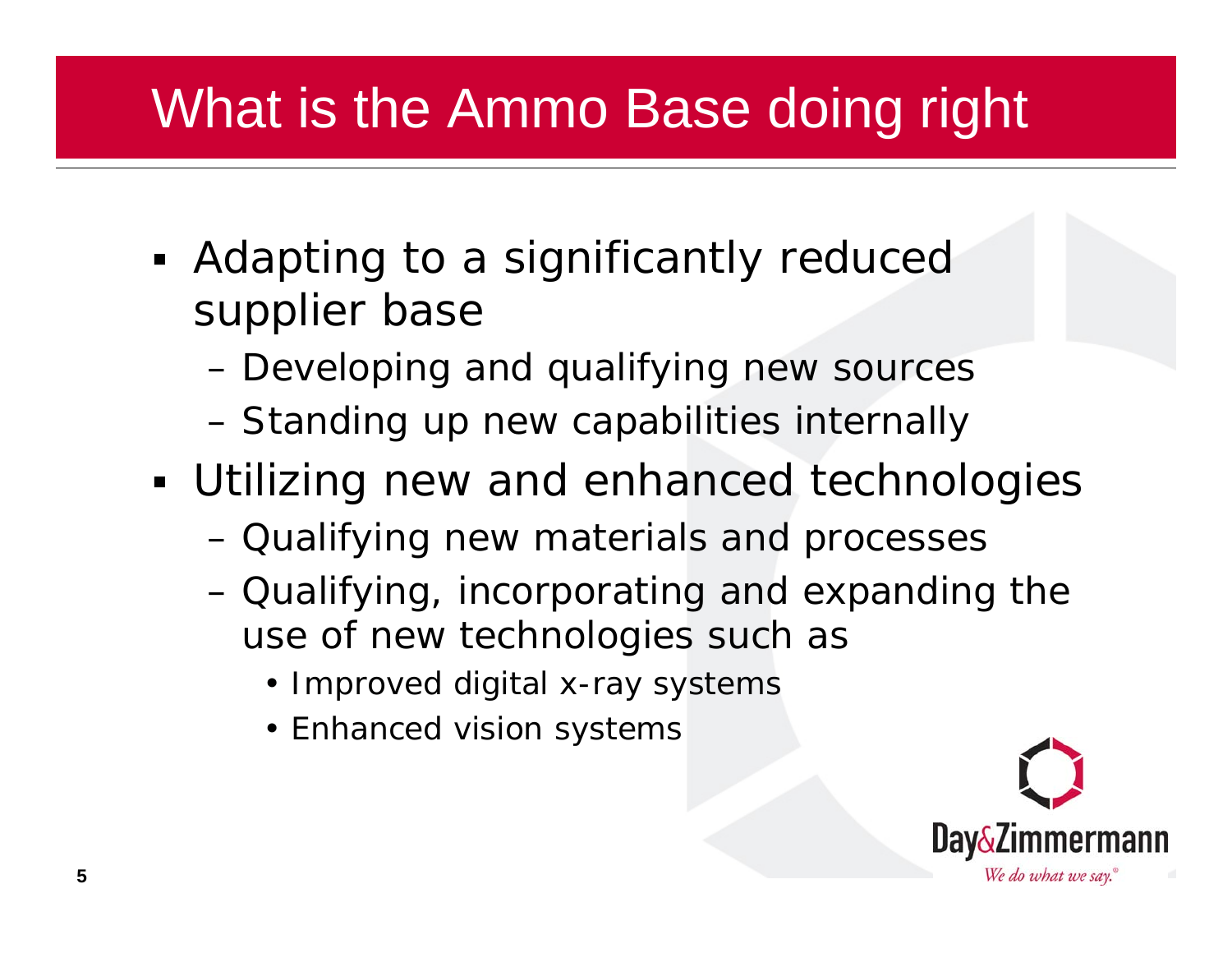## What is the Ammo Base doing right

- Continual process improvement for products and services
- **ISO 14000 certifications for** Environmental Management
- The MIBTF continues to be a very strong advocate for the industrial base.

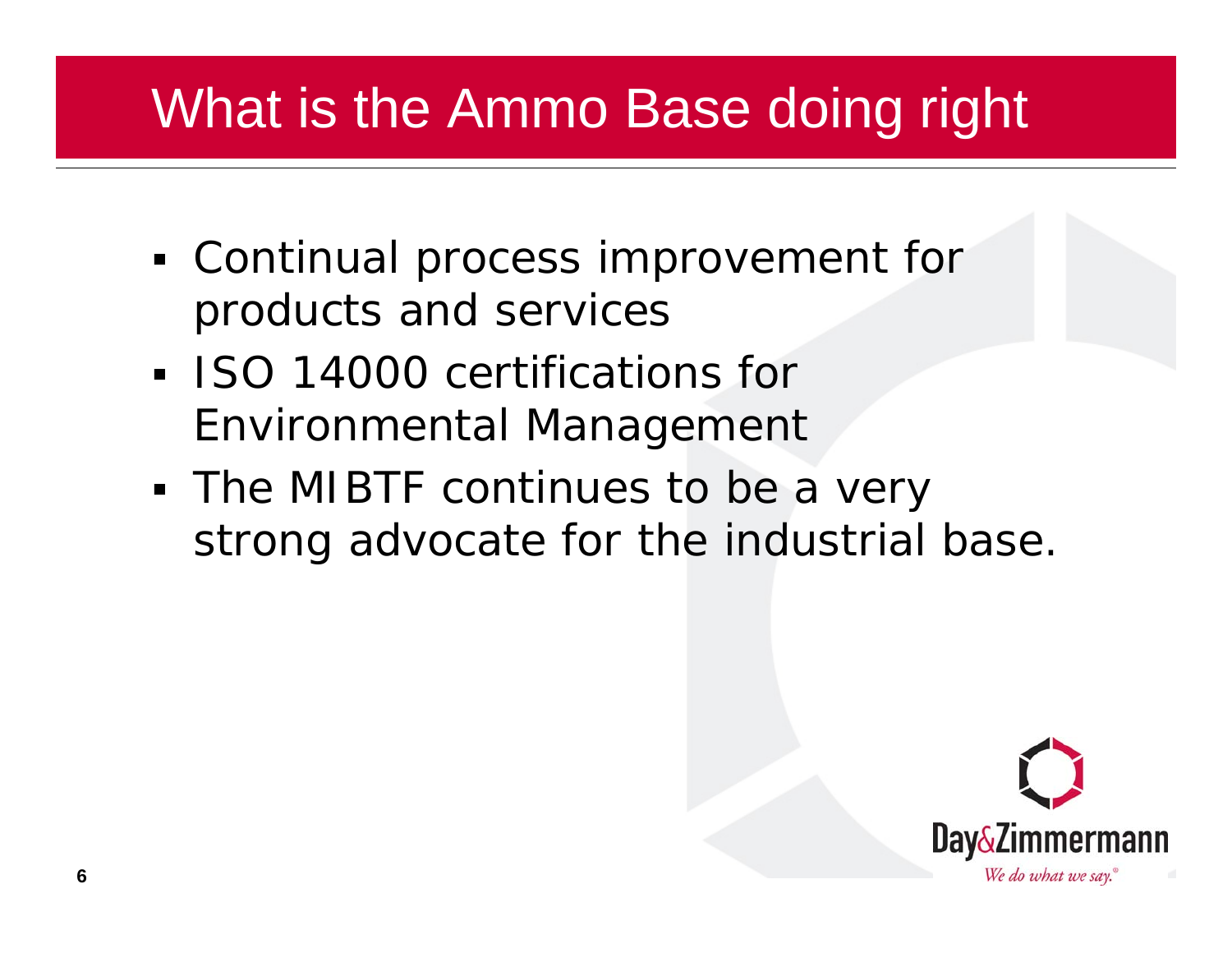# What is the Ammo Base doing wrong

- The consolidation of the base has:
	- Driven a lot of capability and flexibility from the base.
	- Created more single points of failure
	- Increased our dependency on foreign produced munitions and components
	- Reduced the ability to replace aging talent
- Taking far too long to update technical data to latest configuration
- Still imputing a rent factor in competitions even though facilities contract requirements more than make up for any possible advantage

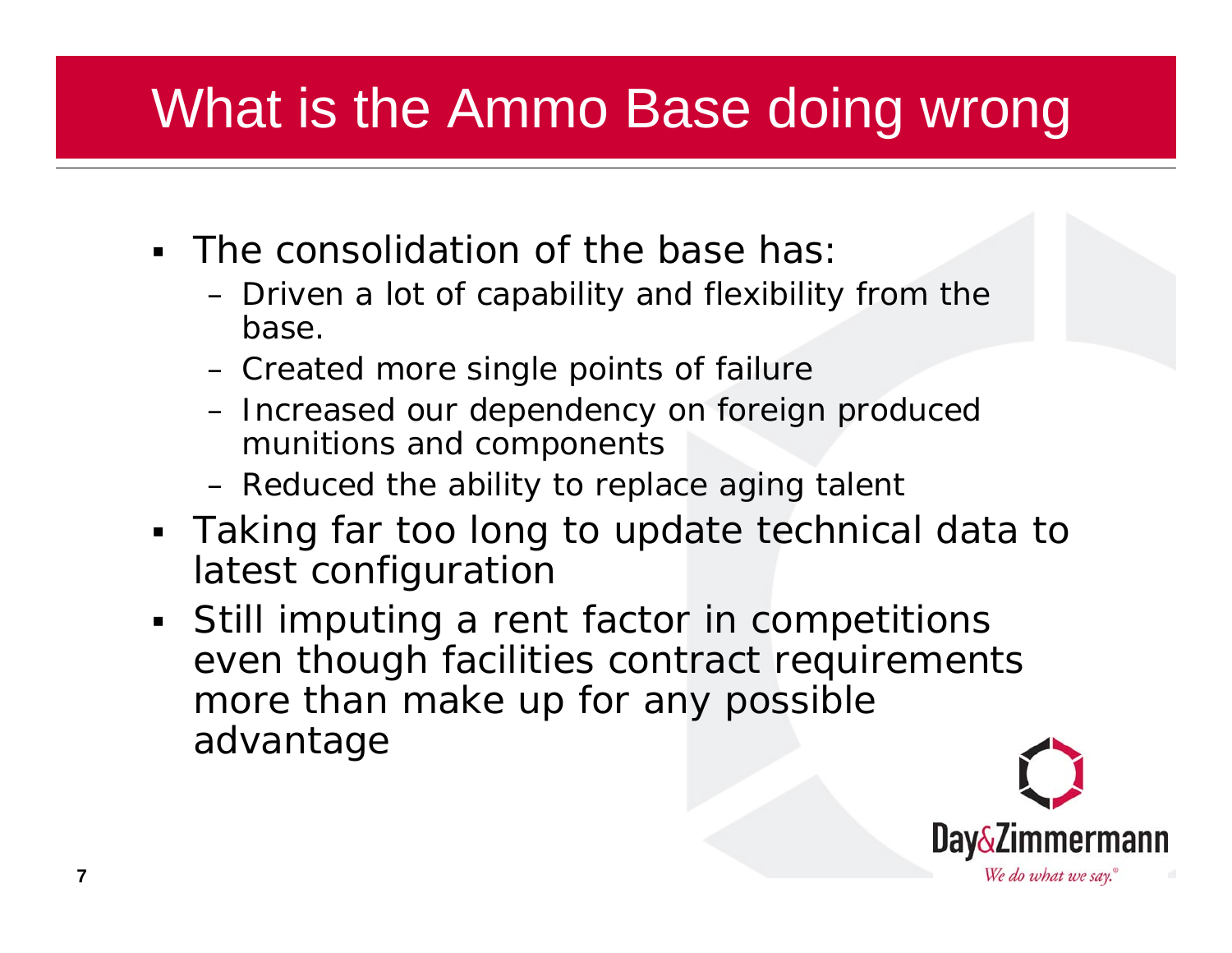## What is the Ammo Base doing wrong

- Micro-managing operating contractors rather than focusing on the results.
	- Old cost plus mentality in a fixed priced reality
	- Forcing sub-optimized use of resources rather than focusing on improvements
- Lack of recognition of the cost of operating and maintaining these large facilities and its effects on competition
	- Recognized for GOGOs, but not GOCOs
- The GOCOs are being re-competed to test the competitiveness of the contractor operator (good thing), the same should be done for GOGO operations and for the same reason.

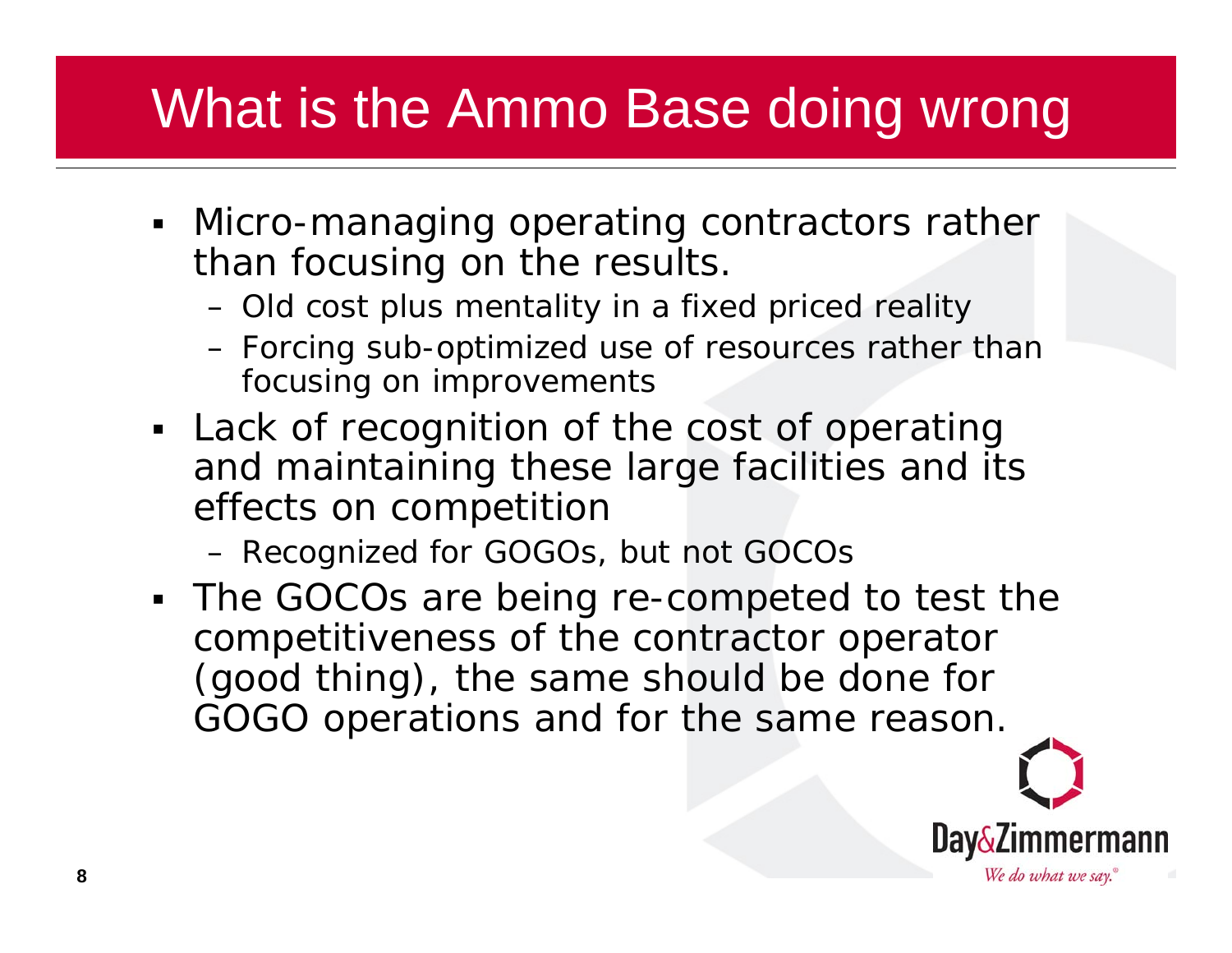#### What can the Ammo Base do better

- Don't pay for more quality than is required
	- Develop acceptance criteria which meets the users requirements
	- Pushing for absolute perfection generally adds little to effectiveness but can have significant impact on cost and schedule.
- Eliminate non-value added criteria from the technical data and don't add more that aren't listed;
	- Just because you can measure it, does not mean you should.

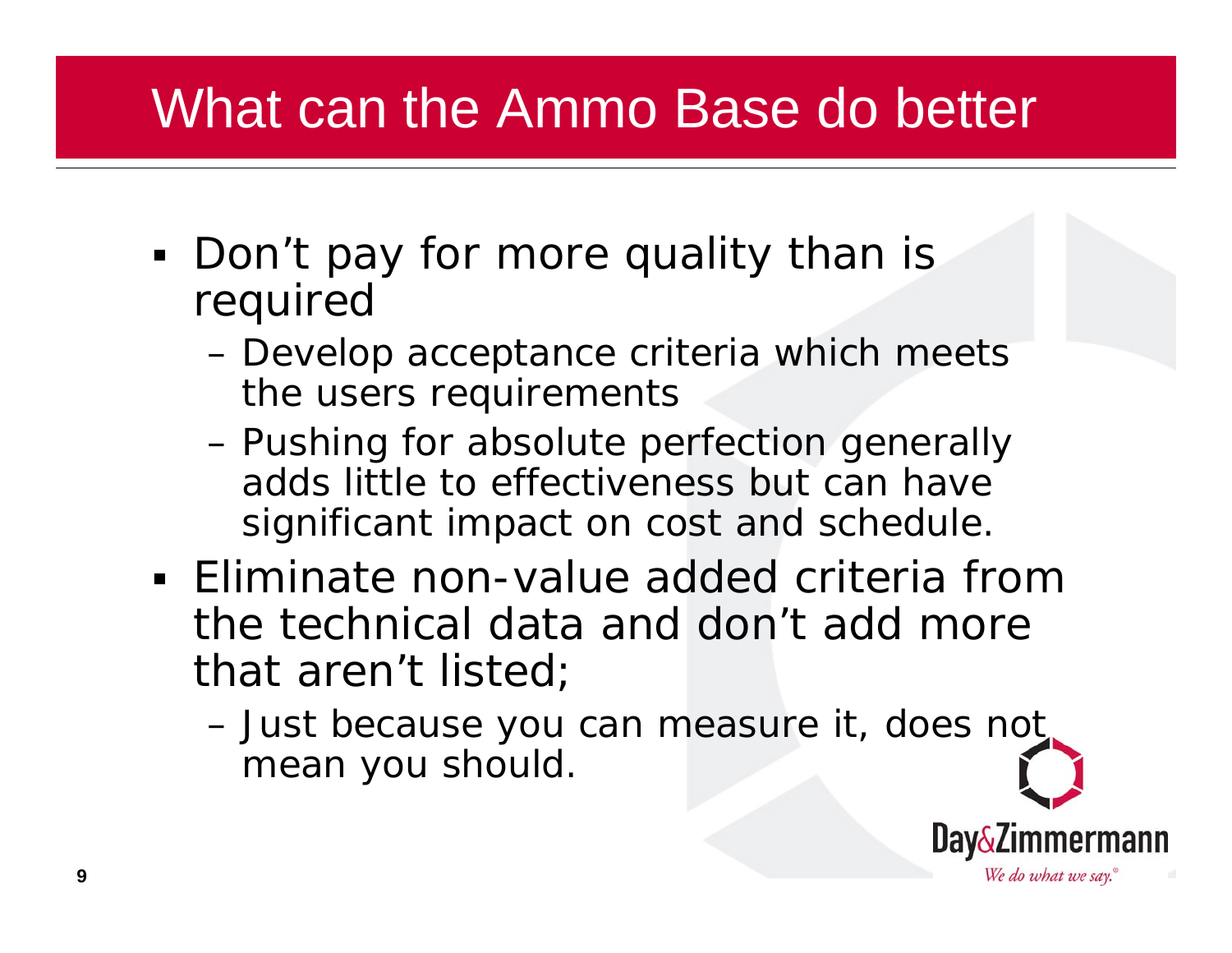#### What can the Ammo Base do better

- **There needs to be more thought on the** Teaming concept.
	- When it works, it is a fantastic tool and better promotes cooperation and yields win-win relationships – better serves the ultimate customer
	- It is sometimes used to press a different agenda
	- And in its really bad form, its used as a PR club if you don't comply with our demands, you really aren't teaming.
- There has been renewed energy around life cycle mgmt of munitions, this is great, but its been at the expense of other critical disciplines such as producibility engineering

We do what we say.

**10**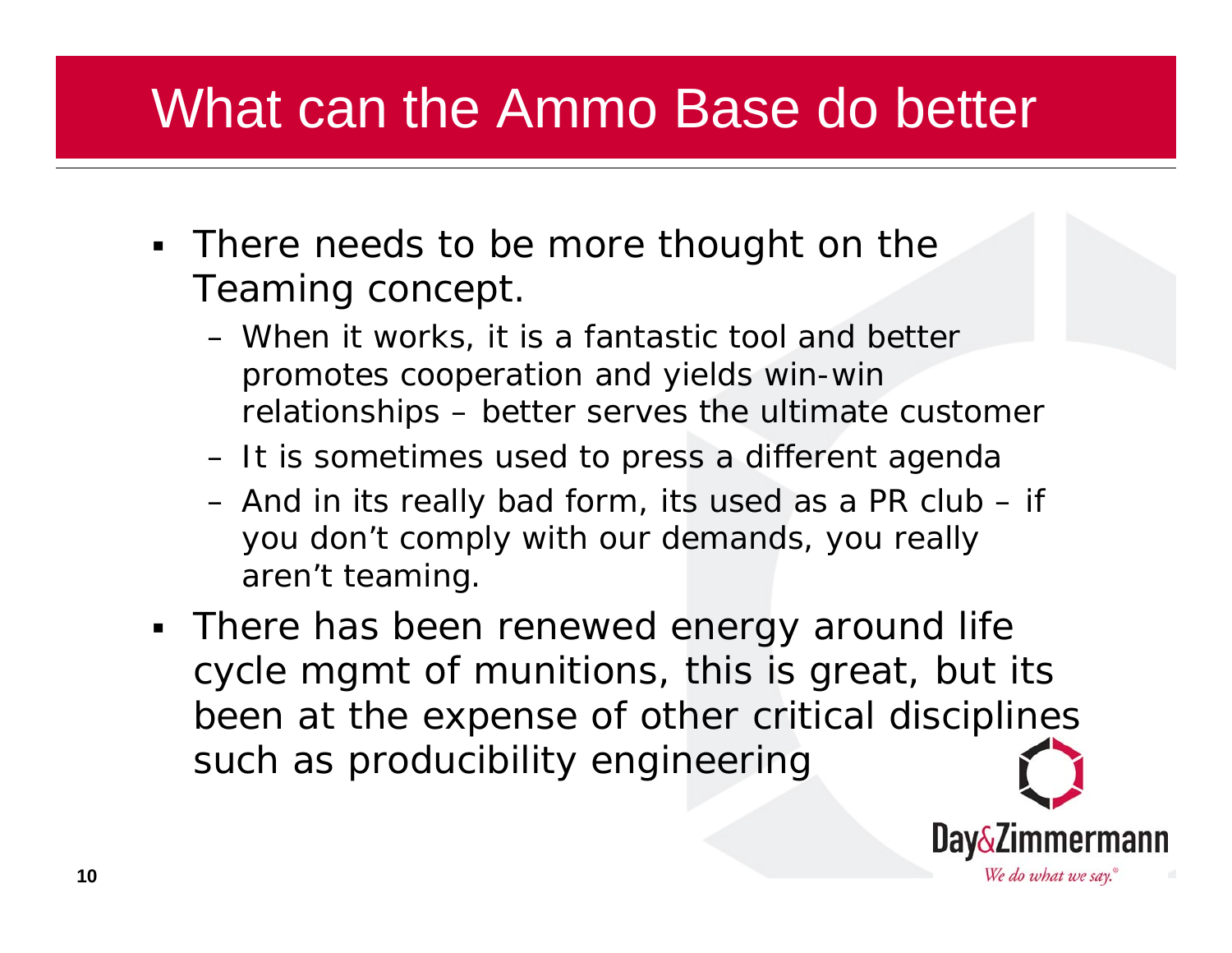### What can the Ammo Base do better

- As capacity is reduced, there needs to be a better look at mobilization and surge needs to insure we always have what we might need
- As the requirement for ammunition is adjusted, there needs to be a strong look at the base within the United States. Buy America becomes more important
	- Reduction of foreign dependency is needed more than just in the oil fields
	- GOCOs are major employers in small economic areas. Given the economy in general, this employment is critical

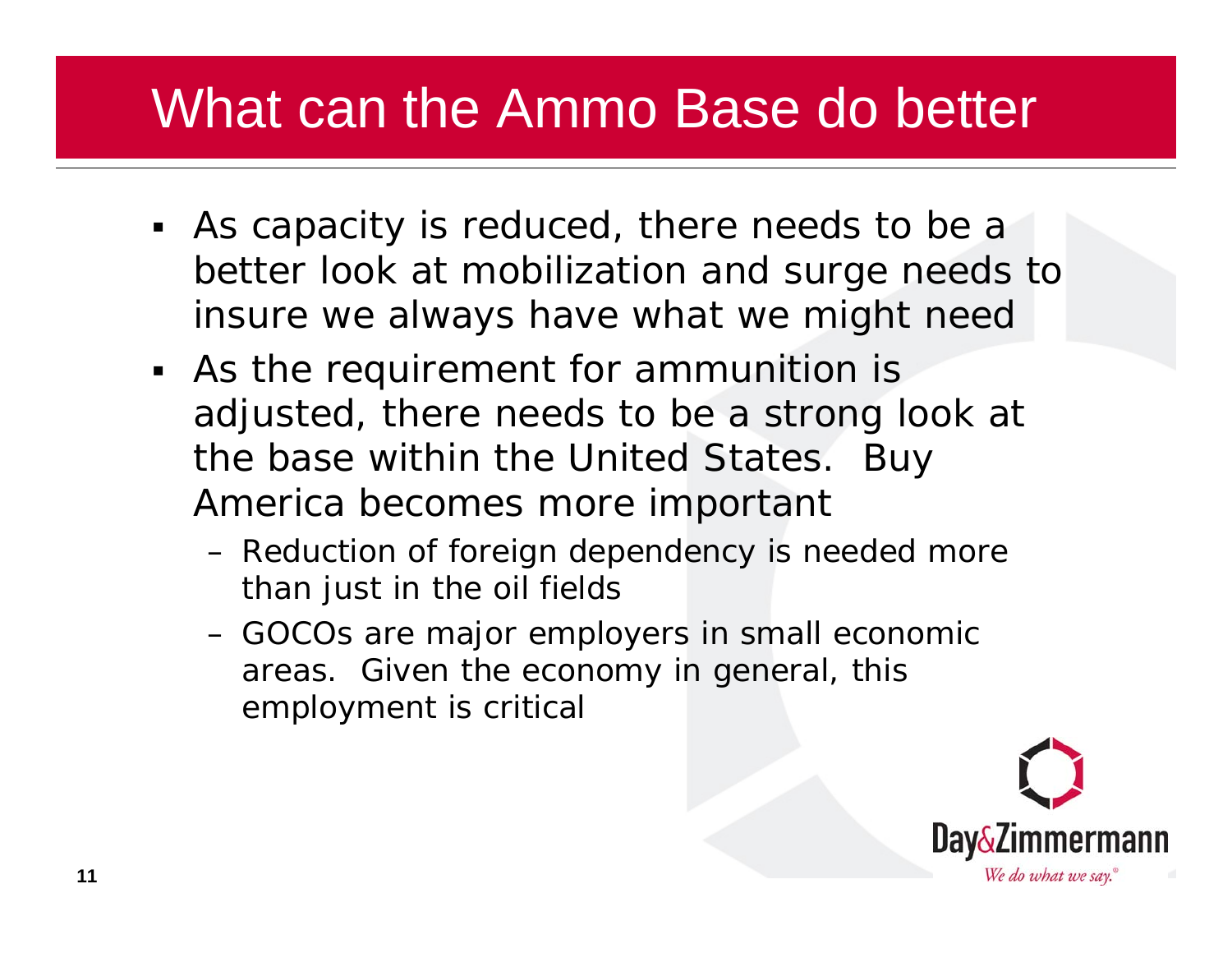#### **GOCO Perspective Ammo Base**

Thank You